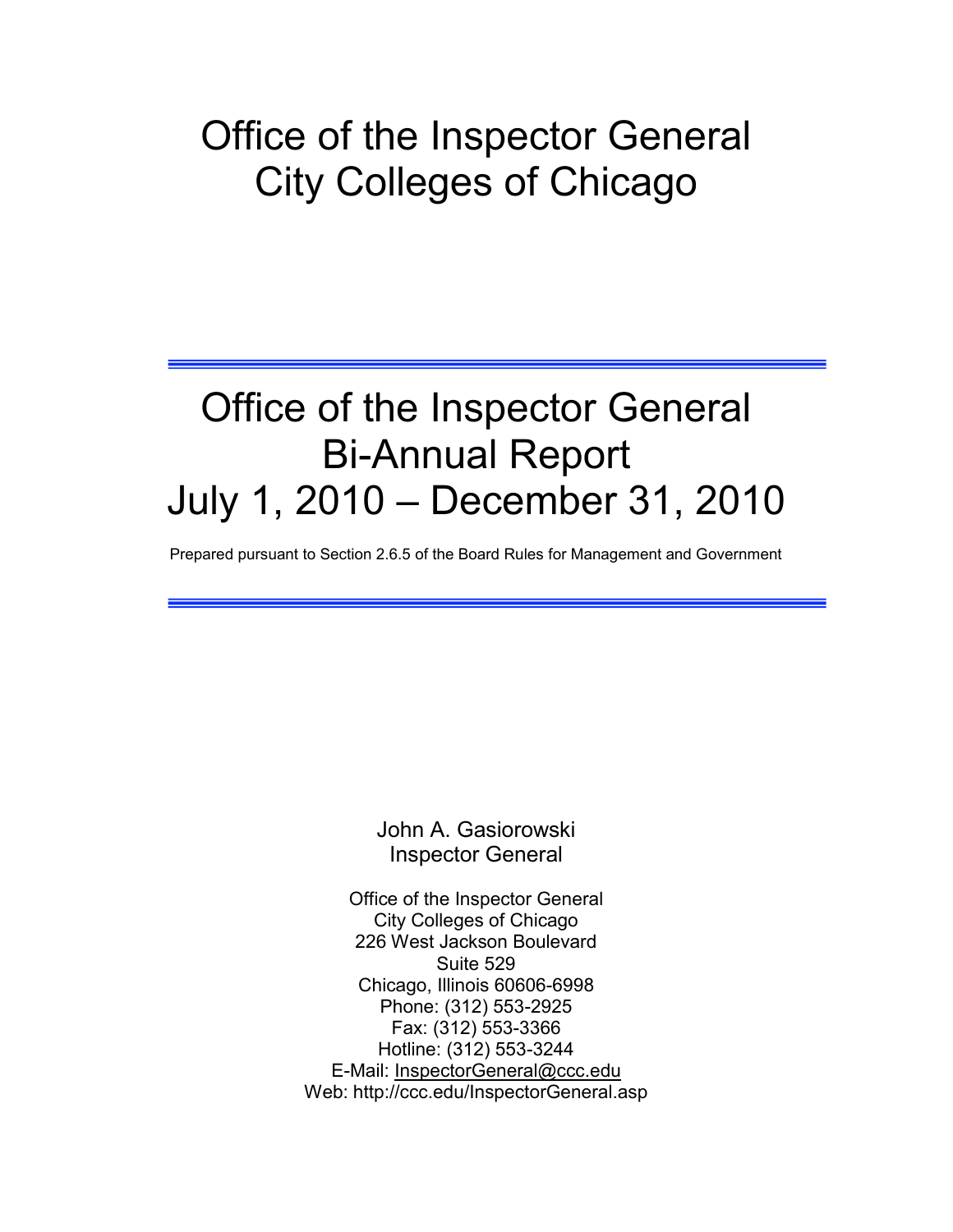

To: Cheryl L. Hyman, Chancellor Martin Cabrera, Jr., Chairman of the Board of Trustees Terry E. Newman, Trustee and Board Secretary Gloria Castillo, Trustee Nancy J. Clawson, Trustee Everett Rand, Trustee Rev. Albert D. Tyson, III, Trustee Gwendolyn Fulgern, Student Trustee

From: John A. Gasiorowski, Inspector General

Date: January 31, 2011

RE: OIG Bi-Annual Report for the period of July 1, 2010 through December 31, 2010

This Bi-Annual Report is being provided to the Chancellor and the Board of Trustees of Community College District No. 508 pursuant to Section 2.6.5 of the Board Rules for Management and Government. Under Section 2.6.5, the Bi-Annual Report for the period of July 1<sup>st</sup> through December 31<sup>st</sup> is required no later than March 1<sup>st</sup> each year. This is the first Bi-Annual Report submitted pursuant to the amendments to Section 2.6 et seq. of the Board Rules for Management and Government adopted by the Board of Trustees on July 14, 2010.

Section 2.6 et seq. of the Board Rules for Management and Government authorizes the Office of the Inspector General ("OIG") for the City Colleges of Chicago to conduct investigations regarding waste, fraud and misconduct by any officer, employee, or member of the Board; any contractor, subcontractor, consultant or agent providing or seeking to provide goods or services to the City Colleges of Chicago; and any program administered or funded by the District or Colleges. This Bi-Annual Report is a summary of investigations and audits which resulted in sustained findings of waste, fraud, or misconduct for the period of July 1, 2010 through December 31, 2010.

The OIG would like to thank the Chancellor, the Board of Trustees and the administration of the City Colleges of Chicago for their cooperation and support.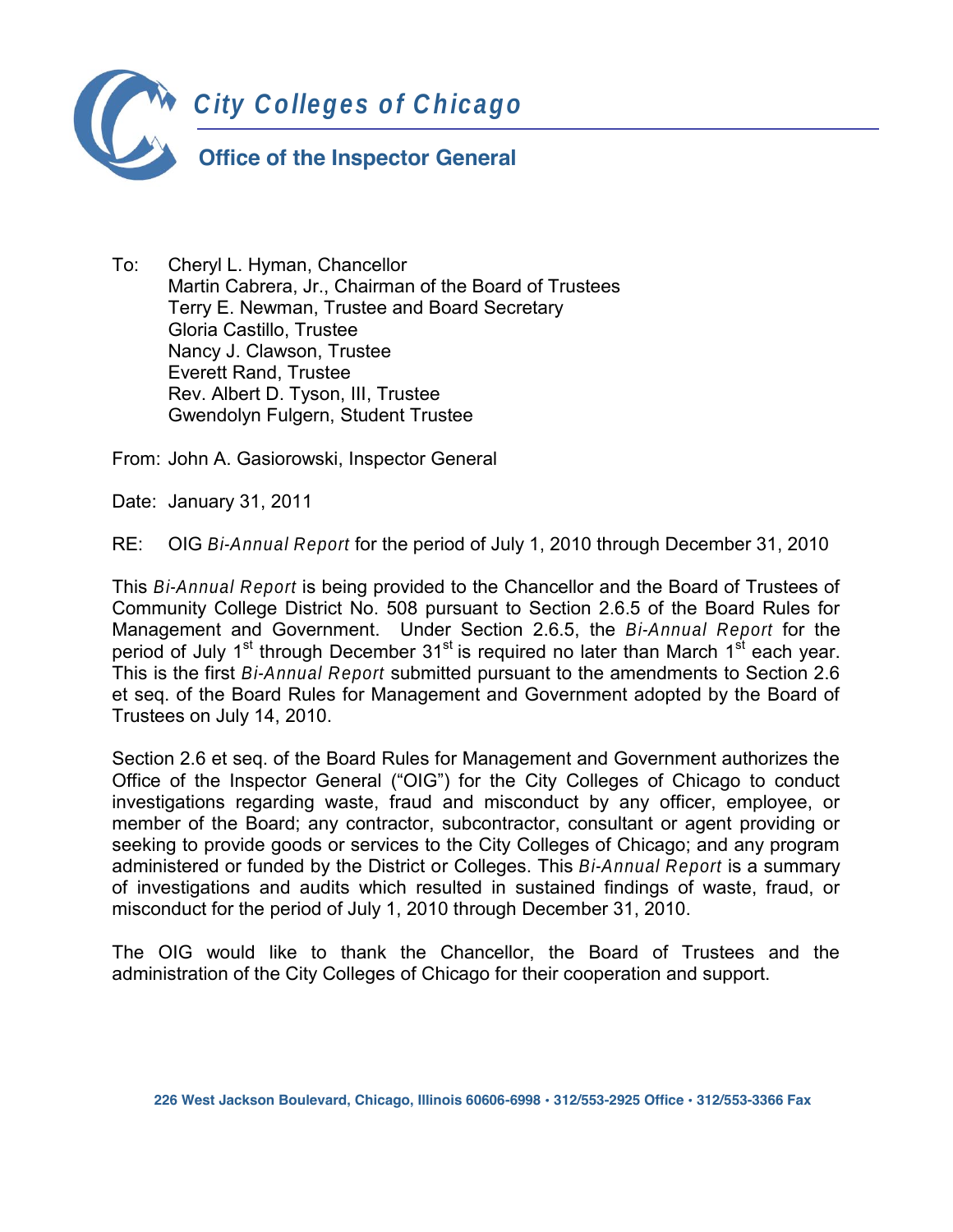## **Office of the Inspector General Bi-Annual Report**

#### Mission of the Office of the Inspector General

The Office of the Inspector General ("OIG") of the City Colleges of Chicago ("CCC") will help fuel CCC's drive towards increased student success by promoting economy, efficiency, effectiveness and integrity in the administration of the programs and operations of CCC by conducting fair, independent, accurate, and thorough investigations into allegations of waste, fraud and misconduct, as well as by reviewing CCC programs and operations and recommending policies and methods for the elimination of inefficiencies and waste and for the prevention of misconduct.

The OIG should be considered a success when students, faculty, staff, administrators and the public:

- $\triangleright$  perceive the OIG as a place where they can submit their complaints / concerns in a confidential and independent setting;
- $\triangleright$  trust that a fair, independent, accurate, and thorough investigation will be conducted and that the findings and recommendations made by the OIG are objective and consistent; and
- > expect that the OIG's findings will be carefully considered by CCC administration and that the OIG's recommendations will be implemented when objectively appropriate.

#### **Board Rule 2.6**

On July 14, 2010, the Board of Trustees of Community College District No. 508, Cook County and State of Illinois, adopted a Resolution To Amend the Board Rule Provisions Regarding Inspector General. These amendments to Section 2.6 of the Board Rules for Management and Government significantly enhanced the independence and powers of the OIG. These amendments brought the provisions governing the OIG in line with provisions which govern other Offices of Inspector General, including the City of Chicago, the Chicago Board of Education, and the Chicago Transit Authority. The most significant amendments include the following:

. The Inspector General shall be appointed by the Board upon the recommendation of the Chancellor for a term of four years, which may be renewed. The Inspector General may be removed from office prior to the expiration of his or her term only for cause by a majority of the Board. The Chancellor must report, in writing, the reasons for removal to the Board and the Board shall determine, by majority vote, whether just cause exists for the removal of the Inspector General.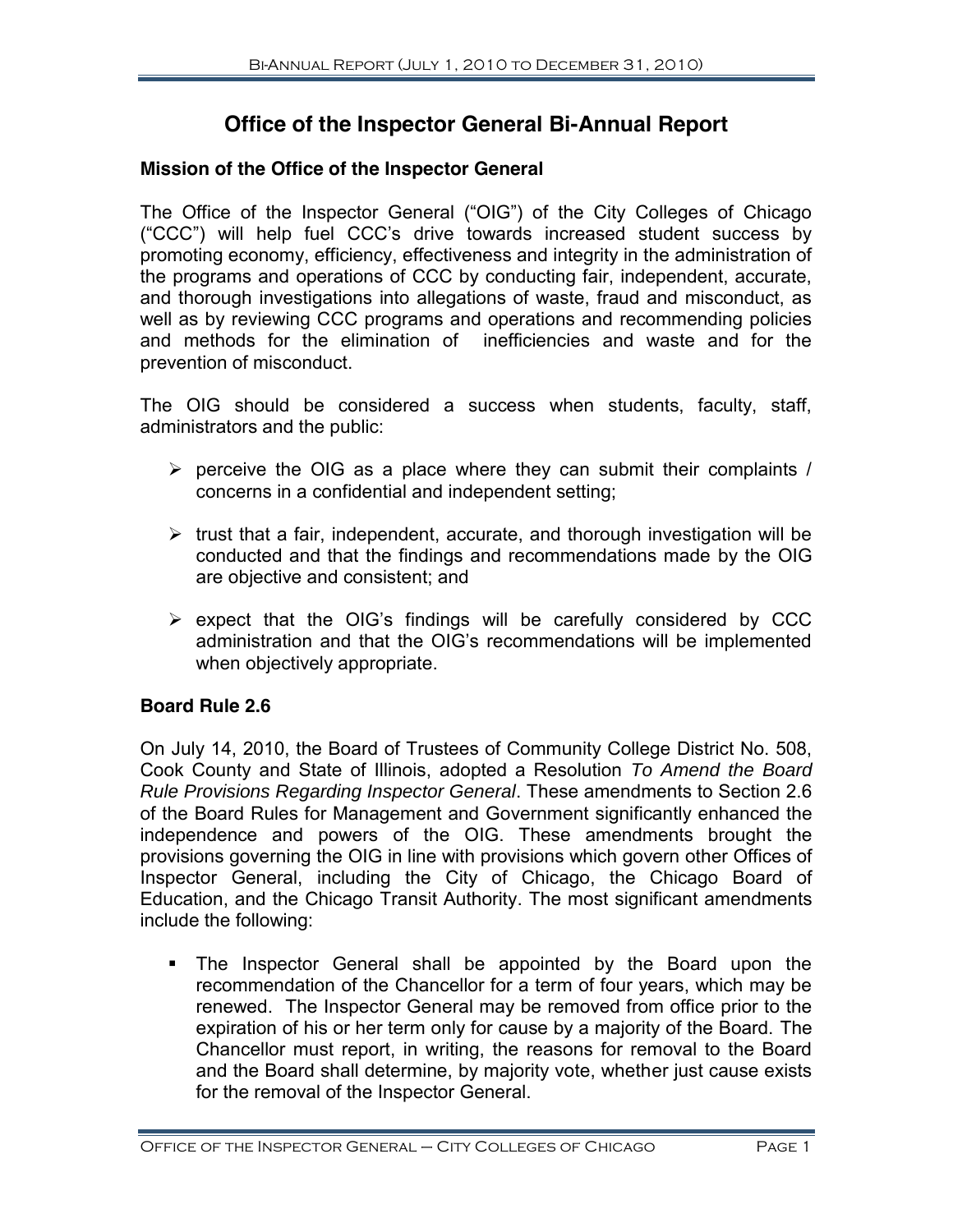- The Inspector General shall have the authority to conduct investigations regarding waste, fraud and misconduct by any officer, employee, or member of the Board; any contractor, subcontractor, consultant or agent providing or seeking to provide goods or services to the City Colleges of Chicago; and any program administered or funded by the District or Colleges.
- " All investigatory files and reports of the Inspector General shall be confidential and shall not be divulged to any person or agency, except to: (1) the Chancellor, the Board Chairman, and the General Counsel at the conclusion of the investigation with recommendations of disciplinary or other action; (2) the appropriate prosecutorial authorities; (3) the appropriate law enforcement agencies; (4) other appropriate offices of Inspector General; or (5) as otherwise provided in this Rule.
- " It shall be the duty of every officer, employee, Board member, contractor, and/or subcontractor to cooperate with the Inspector General in any investigation conducted pursuant to the Inspector General's authority under this Rule. Every City Colleges of Chicago contract shall contain a statement indicating the contractor's acceptance of this Rule.
- " No person shall retaliate against, punish or penalize any other person for complaining to, cooperating with or assisting the Inspector General in the performance of his/her office.
- The Inspector General shall provide to the Chancellor and the Board a summary of investigations and audits resulting in sustained findings of waste, fraud, or misconduct for the period of January 1<sup>st</sup> through June 30<sup>th</sup> not later than September 1<sup>st</sup> each year and for the period of July 1<sup>st</sup> through December 31<sup>st</sup> not later than March 1<sup>st</sup> each year.

## **Formation of the Office of the Inspector General following the amendments to Board Rule 2.6**

On July 14, 2010, following the adoption of the resolution amending Board Rule 2.6 and pursuant to Board Rule 2.6.1(b), the Board of Trustees approved the appointment of the current Inspector General to a four year term, effective July 19, 2010.

Prior to July 14, 2010, the Office of the Inspector General consisted of a part-time Inspector General, three part-time Deputy Inspectors General, and a staff assistant. Under the newly empowered OIG, the Deputy Inspector General positions were eliminated and new positions were created including Supervising Investigator, Investigator III, Investigator II, and Investigator I. Each of these positions necessitated varying degrees of educational and professional experience.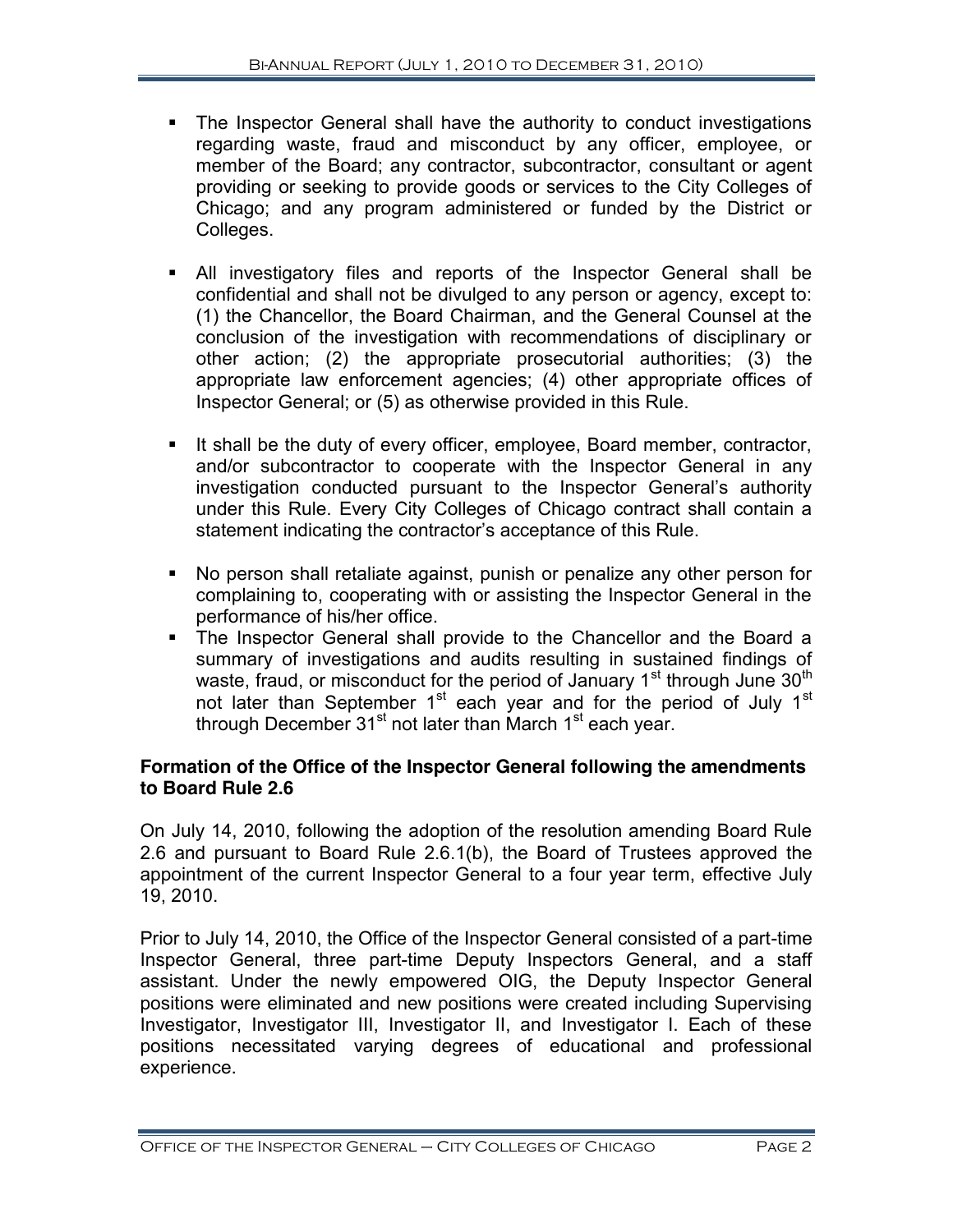As of December 31, 2010, the Office of Inspector General has a total of six fulltime investigative staff in addition to the staff assistant and the Inspector General. The OIG hired these six individuals after receiving and reviewing in excess of 175 resumes as well as conducting in excess of two dozen interviews. Two of these individuals fill Supervising Investigator positions, two of these individuals fill Investigator III positions and two of these individuals fill Investigator II positions. These individuals have diverse and substantial backgrounds in conducting investigations and audits of employee and vendor misconduct, including experience with various state and municipal Offices of Inspector General, experience with federal and municipal law enforcement agencies, military experience, legal experience and experience in private industry. Along with the Inspector General, the two supervising investigators have earned certifications from the Association of Inspectors General.

Based on the current budget, the OIG anticipates hiring one, possibly two, additional investigators during FY 2011.

## **Complaints Received**

For the period of July 1, 2010 through December 31, 2010, the OIG received sixty-two complaints. These sixty-two complaints include complaints forwarded to the OIG from outside sources as well as investigations (or audits / reviews) initiated based on the OIG's own initiative.<sup>1</sup> As illustrated in the following chart, the sixty-two complaints received during the six month period of July 1, 2010 through December 31, 2010 significantly exceed the number of complaints received during any of the most recent six month periods. $2^2$ 

 $<sup>1</sup>$  Under Board Rule 2.6.2, the powers and duties of the OIG include: c) To investigate and audit</sup> the conduct and performance of the District's officers, employees, members of the Board, agents, and contractors, and the District's functions and programs, either in response to a complaint or on the Inspector General's own initiative, in order to detect and prevent waste, fraud, and abuse within the programs and operations of the District;....

 $2$  The number of complaints received during each of the previous six month periods is based on the number of investigative files initiated during each period by previous Inspectors General.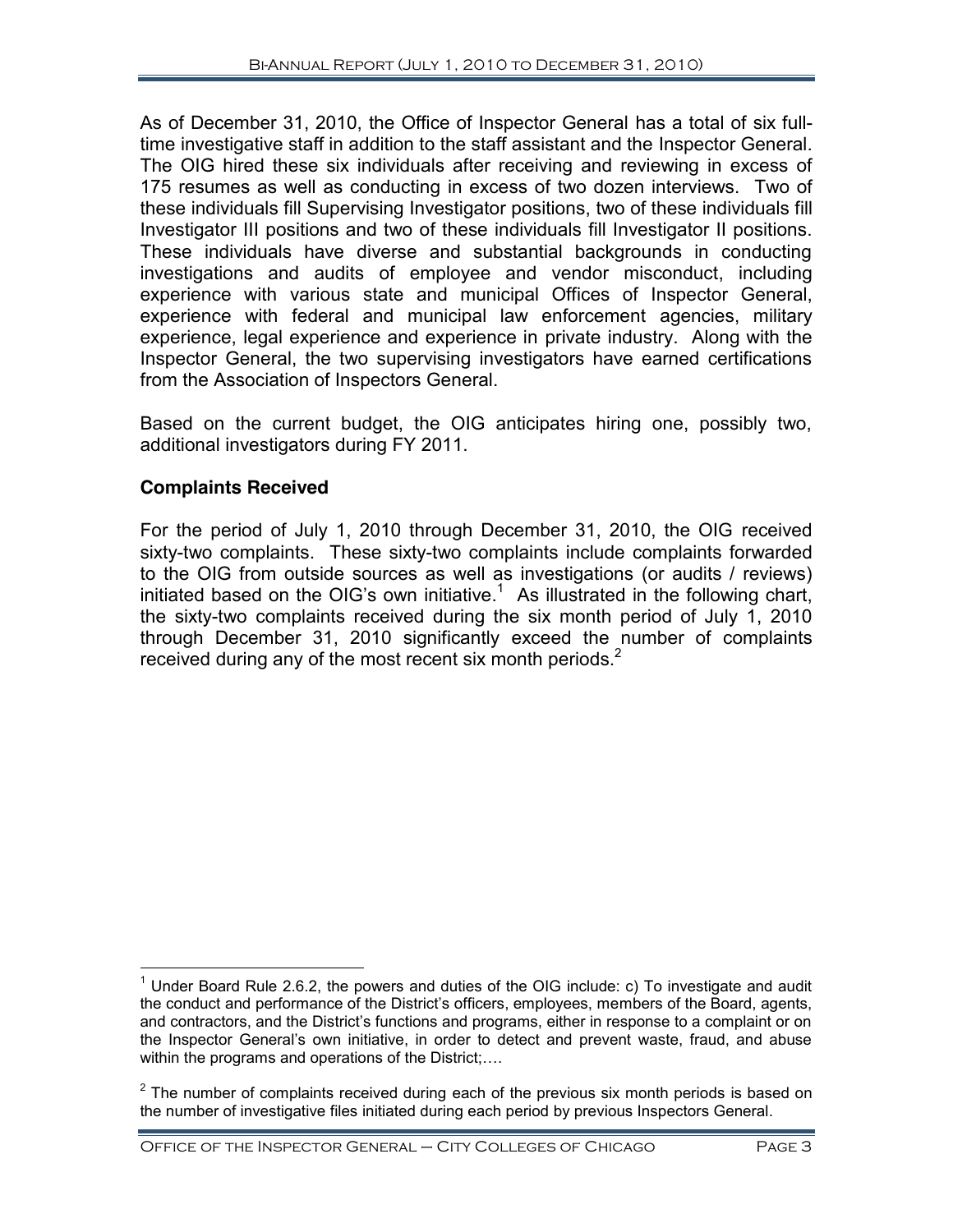

The sixty-two complaints received represent a variety of subject matters. The table below documents the subject matters of the complaints received.

| <b>Subject Matter</b>                                              | <b>Number</b> |
|--------------------------------------------------------------------|---------------|
| Failure to Disclose Post-Employment Conviction                     | 2             |
| <b>Complaints Against Contractors</b>                              | 2             |
| Fraud (Financial Aid / Grant / Other Government)                   | 3             |
| Violation of Outside Employment or Other Leave Policies            | 3             |
| Discrimination                                                     | 3             |
| Investigations / Audits / Reviews Initiated Proactively by the OIG | 3             |
| Violation of Ethics Policy                                         | 4             |
| <b>Off-Duty Criminal Conduct</b>                                   | 4             |
| Theft                                                              | 5             |
| <b>Falsification of Attendance Records</b>                         | 10            |
| Residency                                                          | 10            |
| Other District-Wide Employee Manual Violations                     | 13            |
| Totals                                                             | 62            |

## **Status of Complaints**

On July 19, 2010, at the beginning of the term of the current Inspector General, the OIG had seventeen pending complaints / investigations. Two of these complaints were received after July 1, 2010. As of December 31, 2010, the OIG had forty-six complaints that were pending, meaning that the OIG was in the process of conducting investigations regarding these complaints.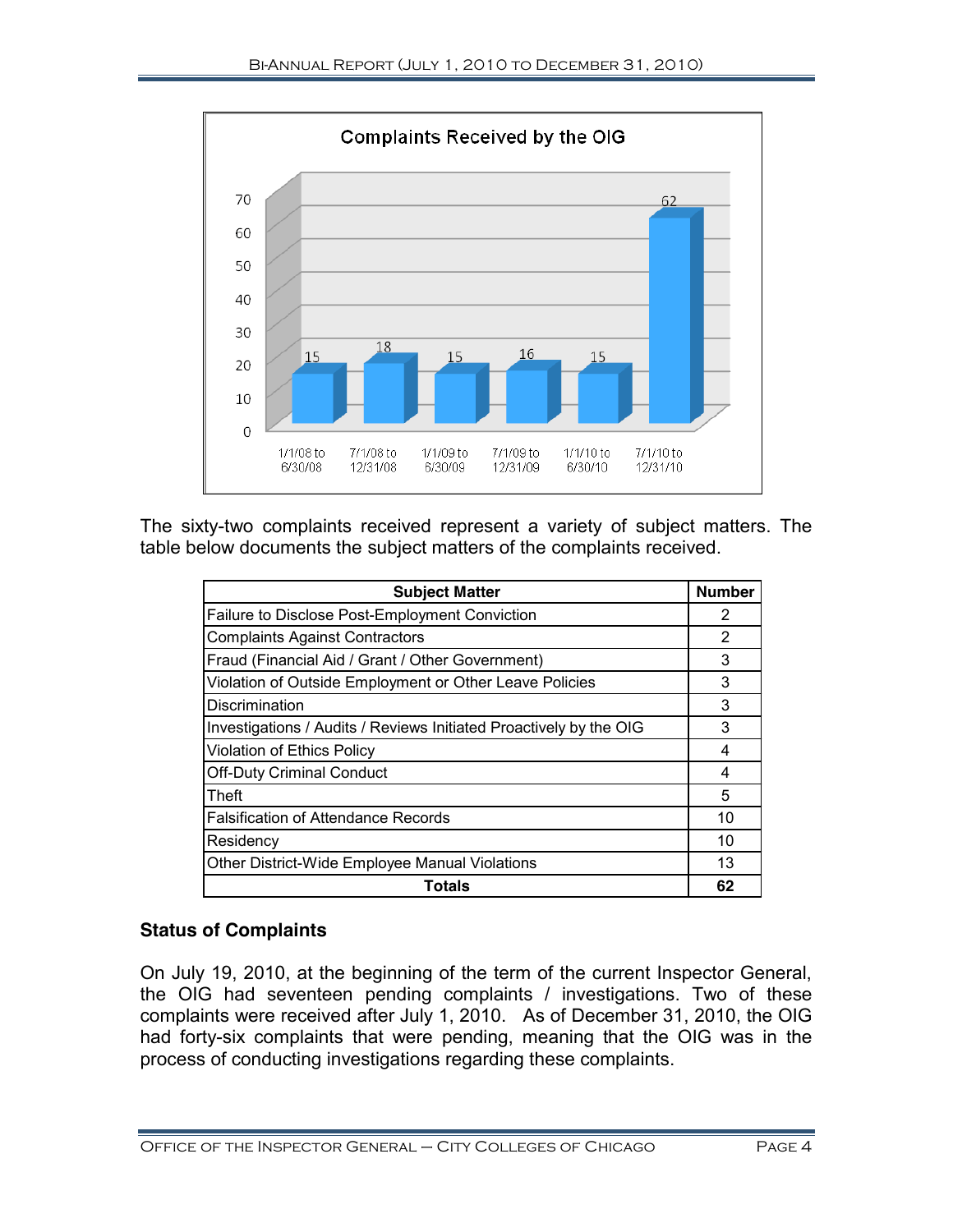During the period of July 1, 2010 through December 31, 2010, the OIG closed thirty-one complaints. These complaints were closed for a variety of reasons, including the following: the complaint was sustained following an investigation; the complaint was not sustained following an investigation or no policy violation was found; the complaint was a duplicate of another complaint; the complaint was referred to the appropriate CCC department; the subject of the complaint was already disciplined for the same conduct, and the subject of the complaint retired or resigned from CCC employment prior to or during the course of the investigation. The following chart categorizes the reasons that the OIG closed the thirty-one complaints during this reporting period.



**Sustained Findings ! July 1, 2010 through December 31, 2010**

As documented in the previous chart, during the reporting period of July 1, 2010 through December 31, 2010, the OIG submitted nine reports, regarding eleven employees, documenting sustained findings of waste, fraud and misconduct and recommending disciplinary and / or other actions.<sup>3</sup> Pursuant to the provisions of Section 2.6.5 of the Board Rules for Management and Government, the following are summaries of the OIG investigations for which reports were submitted documenting sustained findings of waste, fraud or misconduct for the period of July 1, 2010 through December 31, 2010.

 $3$  Pursuant to Board Rule 2.6.3, the Inspector General submits reports to the Chancellor, the Board Chairman, and the General Counsel at the conclusion of an investigation with recommendations for disciplinary or other action.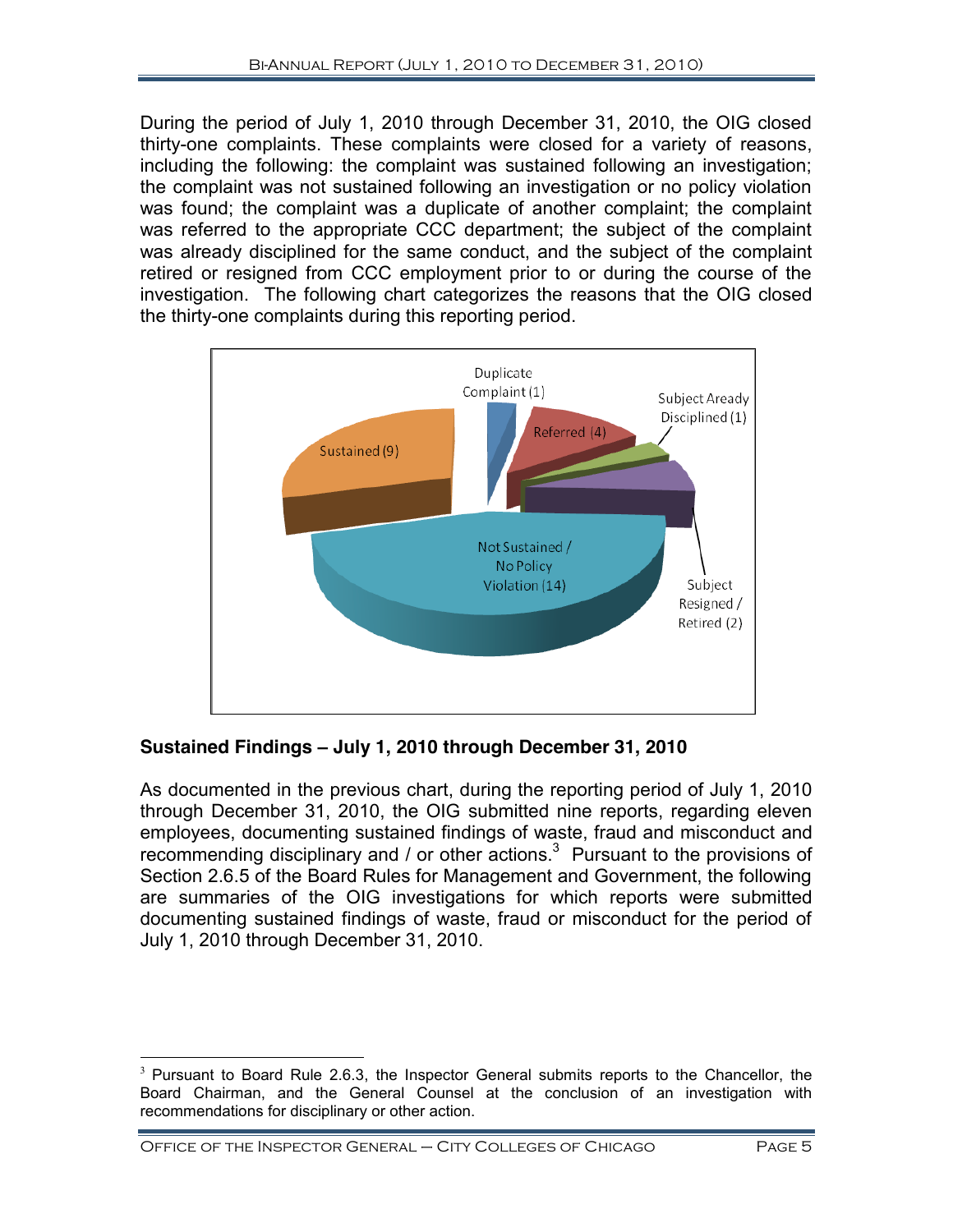#### OIG Case Number 10-0028

The OIG received a complaint that an engineer and a janitor assigned to a City College were leaving their worksite, going to a local tavern, and drinking alcoholic beverages while on CCC time. Based on surveillances and interviews conducted during the course of the investigation, the OIG investigation revealed that on various occasions, the engineer and the janitor had in fact frequented a tavern and drank alcohol while they were on duty and the engineer had gone home for extended periods while on duty. The misconduct engaged in by the employees violated the CCC District-Wide Employee Manual, Section IV, Paragraphs 5, 11, 23, and 38.

The OIG investigation further revealed that a supervisor was inattentive to the supervisor's duty and failed to report misconduct of other CCC employees to the proper person since on more than one occasion the supervisor observed the engineer and / or the janitor drinking in a tavern during their working hours but failed to notify anyone. This misconduct violated the CCC District-Wide Employee Manual, Section IV, Paragraphs 38 and 46.

Based on the investigation, the OIG recommended that the engineer and the janitor be terminated. The OIG further recommended that the CCC take appropriate disciplinary action against the supervisor.

Following the disciplinary process, the Board of Trustees approved the termination of the engineer and the janitor. According to the CCC Department of Administrative Services, the supervisor received an oral reprimand.

#### OIG Case Number 11-0034

The OIG received information that a full-time faculty member at a City College fraudulently misrepresented to CCC that she earned a doctorate degree when in fact she had not. The OIG investigation revealed that at the outset of her employment with CCC, the employee fraudulently misrepresented that she had earned a master's degree plus seventy-five graduate credit hours when in fact she had not earned the seventy-five graduate credit hours. The OIG investigation further revealed that subsequently the employee fraudulently misrepresented that she had earned a doctorate degree when in fact she had not. In making these fraudulent misrepresentations of her educational background, the employee violated the CCC District-Wide Employee Manual, Section IV, Paragraphs 6, 9, 11, 17, and 19.

Furthermore, the OIG investigation revealed that the employee's fraudulent misrepresentations had a significant impact on the compensation paid to the employee by CCC. The employee's fraudulent misrepresentations caused the employee to be paid at a lane IV rate as opposed to a lane I rate since the time of the employee's hire in 1995. The compensation rate of an employee placed in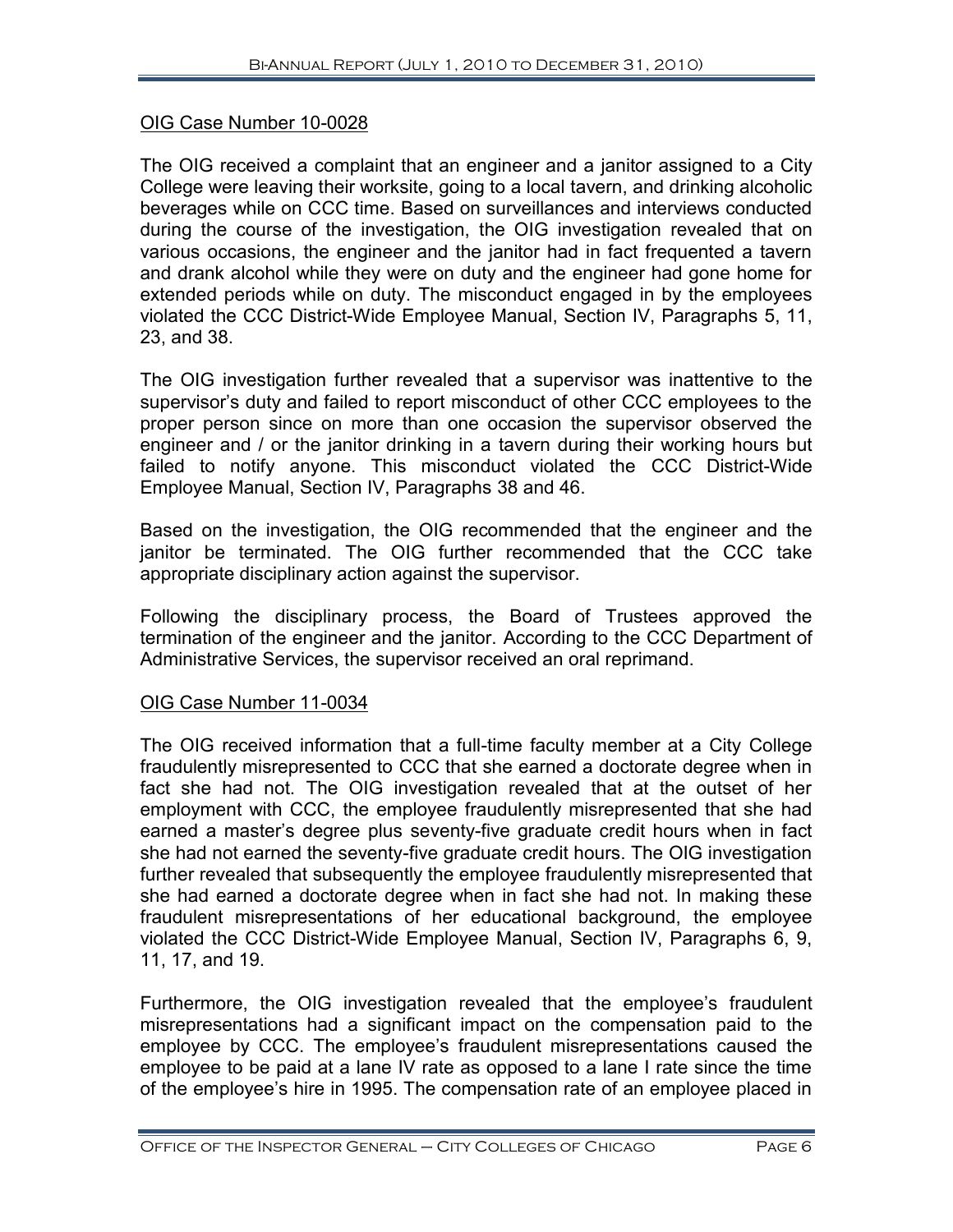lane IV is about 26.8% greater than the compensation rate of an employee appropriately placed in lane I. The employee's fraudulent misrepresentations resulted in the employee receiving compensation in excess of \$307,000.00 to which the employee was not entitled.

Based on the investigation, the OIG recommended that the employee be terminated and that the employee be designated as ineligible to be re-hired. The OIG further recommended that CCC use all legal remedies to recoup from the employee in excess of \$307,000.00 in compensation that the employee received to which the employee was not entitled.

The CCC disciplinary process is currently pending regarding this employee. The OIG referred the results of the investigation to prosecutorial authorities for a determination of whether criminal prosecution was warranted. Civil action by CCC to recoup the compensation received by the employee to which the employee was not entitled is currently under review by the CCC General Counsel.

## OIG Case Number 11-0037

The OIG received information that during the fall 2010 semester, a full-time faculty member of a City College was concurrently employed as a full-time faculty member at a non-City Colleges of Chicago institution of higher education. The OIG investigation revealed that on at least three days per week, the employee's CCC class and office hours conflicted with the employee's class and office hours at the other educational institution. Surveillances by the OIG revealed the employee teaching at the other educational institution while he was scheduled to be teaching at the City College. The OIG investigation revealed that the employee failed to subsequently amend his time sheets to reflect that he did not in fact work on various days and failed to submit time sheets for various other pay periods. During an interview with the OIG, the employee admitted that he never made up any of the hours that he did not provide to CCC due to the employee's concurrent duties at the other educational institution. The employee also admitted that he submitted time sheets reflecting hours that he did not in fact work at the college.

The employee's misconduct violated the CCC District-Wide Employee Manual, Section IV, Paragraphs 3, 7, 11, 12, 17, 42, and 50 as well as the Agreement between the Board of Trustees and the Cook County College Teachers Union, Local 1600, which states that "(a) full-time position in the Colleges is accepted with the understanding that the faculty member will not continue, or at a future date accept, a concurrent full-time position or positions equal to a full-time position with any other employer or employers while he is teaching full-time in the Colleges."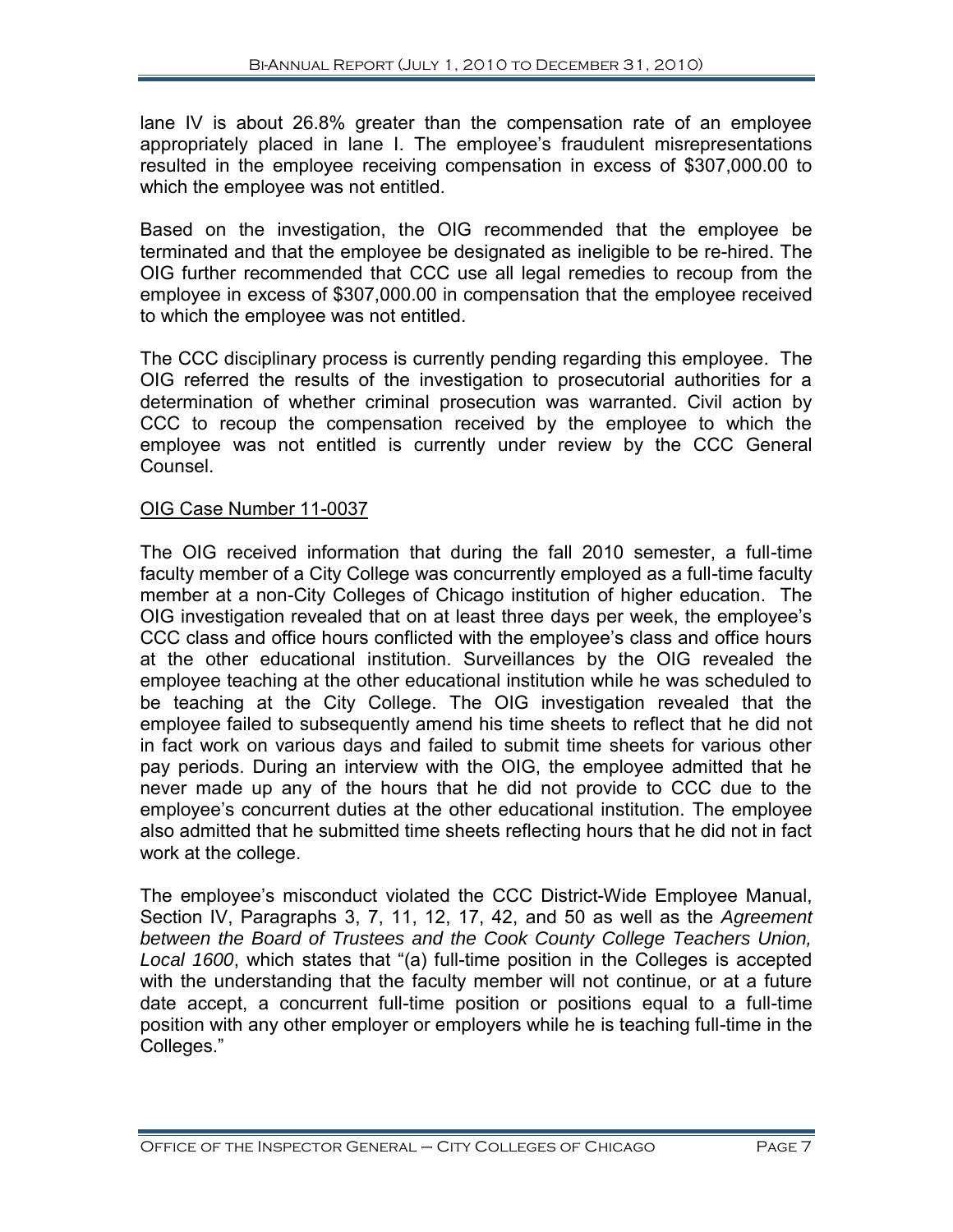Additionally, during the course of the interview with the OIG, the employee made at least three false statements. Making false statements during an official investigation violates Section IV, Paragraph 8 of the CCC District-Wide Employee Manual.

The employee resigned from his position with CCC. The OIG recommended that the Department of Human Resources designate the employee as ineligible to be re-hired.

#### OIG Case Number 11-0019

Upon reviewing a previous investigation by a prior CCC Inspector General, the OIG initiated an investigation into an allegation that the employee, a lead security officer at a City College, did not meet the qualifications to be a security officer at the time of hire. The OIG investigation revealed that the employee was hired as a security officer by CCC in 2007 despite the fact that the employee did not meet the prerequisites of the position as set forth by the CCC job description for security officer, in that the employee, as an employee of a local municipal law enforcement agency, had engaged in past criminal activities as evidenced by the fact that the employee submitted a urine specimen which contained cocaine which led to the employee's termination by the local municipal law enforcement agency in April 1998. An applicant being hired without meeting the prerequisites of the position is contrary to Board Rules 3.5 and 3.7(h).

Based on the investigation, the OIG recommended that the employee be terminated. Following the disciplinary process, the Board of Trustees approved the termination of this employee.

Additionally, in order to limit the risk of a reoccurrence of a similar hiring situation in the future, the OIG also made the following recommendations:

- . The prerequisite of "no past criminal activity" for the position of security officer takes into account a broader range of conduct than contemplated in the question "Have you ever been convicted of, or plead quilty to any felony?" in the standard CCC employment application. The OIG recommended that the employment application process set forth by the Department of Human Resources require applicants for any security related position to certify whether the applicant has engaged in past criminal activity. If the applicant discloses that he or she has engaged in past criminal activity, the applicant should be required to provide a complete explanation of such activity.
- The OIG recommended that the employment application process set forth by the Department of Human Resources require applicants for any security related position to certify whether the applicant is an active or retired police officer. If the applicant certifies that he or she is a retired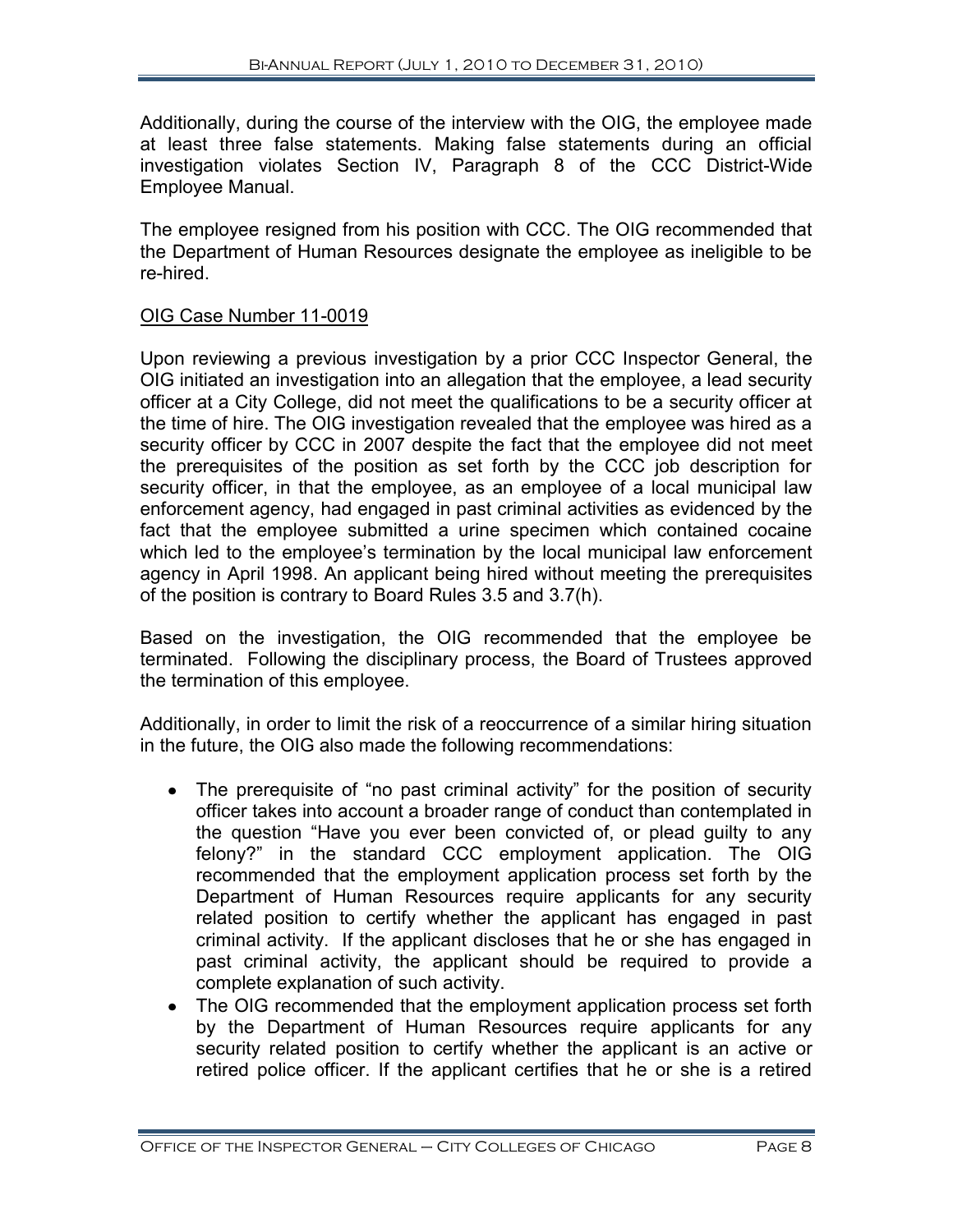police officer, the applicant should be required to certify whether the applicant retired in good standing from the law enforcement agency.

• The OIG recommended that when the Agreement between the Board of Trustees of Community College District No. 508, County of Cook, State of Illinois and the City Colleges Police Officers Association, a Chapter of the Cook County College Teachers Union, Local 1600 is up for renewal in 2013. CCC should seek to amend the definition of security officer to include language similar to the following underlined language: A security employee who is either an active sworn officer or a retired sworn officer, who retired in good standing, with a law enforcement or corrections agency.

## OIG Case Number 10-0022

The OIG received information that in February 2010, a part-time employee assigned to a City College submitted a Personal Data Change / Correction Form which reflected not only a change of the employee's marital status and address but also a change of the employee's social security number, thereby calling into question the validity of the social security number provided by the employee to CCC prior to February 2010. The OIG investigation revealed that the employee's "new" social security number was in fact legitimately assigned to him but the "old" social security number that the employee previously provided to CCC was not assigned to him. The OIG investigation further revealed that the employee provided false answers to questions in documents provided to CCC and falsified employment records, in that on numerous CCC employment forms the employee provided the "old" social security number which was not in fact assigned to him. The employee's misconduct violated the CCC District-Wide Employee Manual, Section IV, Paragraphs 6 and 11.

Additionally, on at least twelve instances during an interview with the OIG, the employee refused to answer a question posed by the OIG after being advised of administrative rights. The failure to answer questions during the OIG investigation violated the CCC District-Wide Employee Manual, Section IV, Paragraph 8, as well as violated Section 2.6.4(b) of the Board Rules for Management and Government.

Based on the investigation, the OIG recommended that the employee be terminated. Subsequent to a CCC pre-disciplinary meeting which resulted in a recommendation that the employee be terminated, the employee's resignation was accepted in lieu of termination.

## OIG Case Number 11-0050

The OIG received information that an employee of a City College was arrested by federal authorities for the offense of distribution of a controlled substance. During the course of the investigation, the OIG reviewed the criminal history of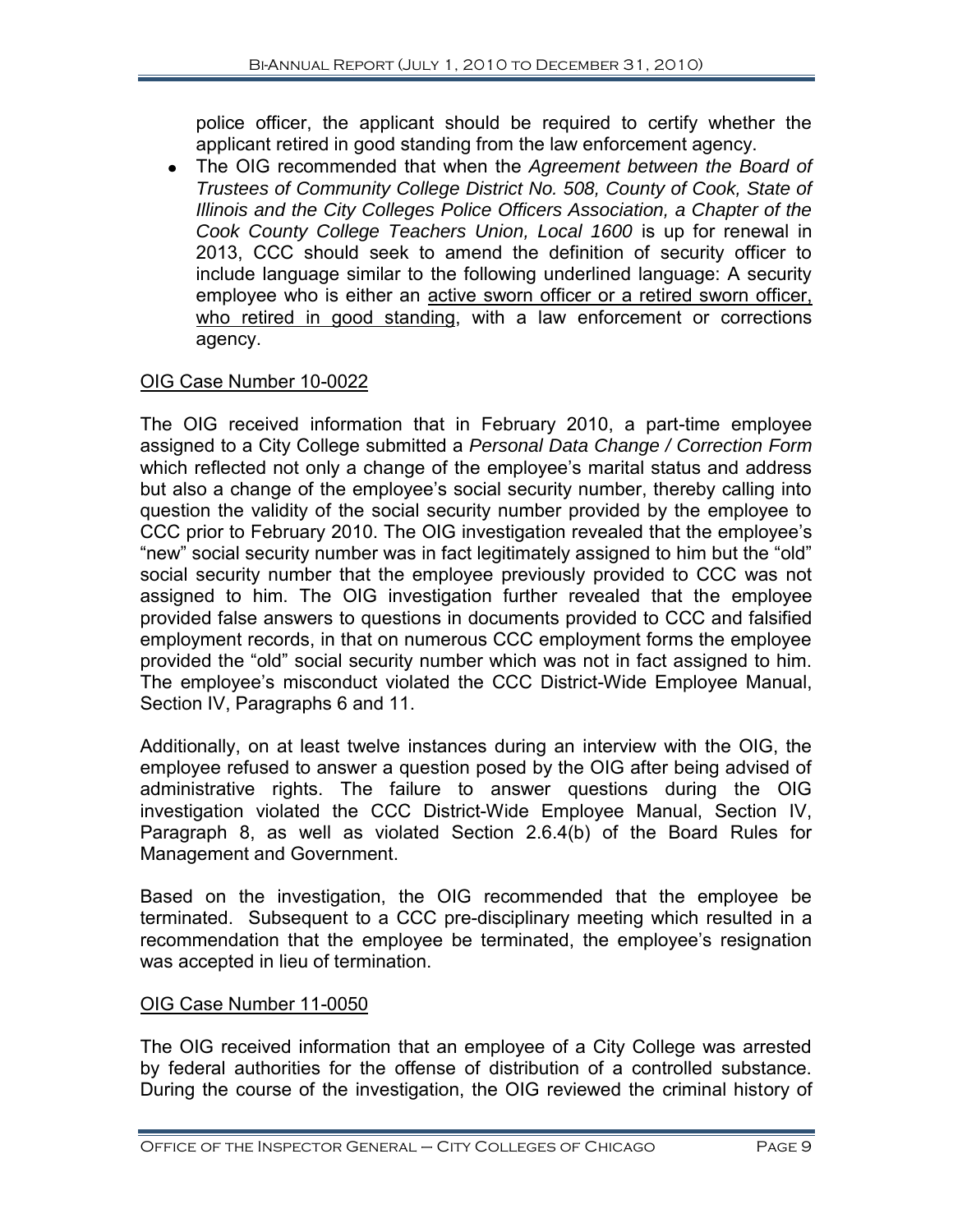the employee. The investigation revealed that despite the fact that the employee had been convicted of the offense of possession of a controlled substance in 1997, and in 2004 the employee answered "No" to the question "Have you ever been convicted of, or pled quilty to any criminal offense?" on a CCC Employment Application, the employee was hired by CCC.

The OIG investigation further revealed that in 2007, while employed with CCC, the employee was again convicted of the felony offense of possession of a controlled substance. Despite the fact that Section III of the CCC District-Wide Employee Manual requires that employees who are convicted of any crime during their CCC employment must advise the Vice Chancellor of Human Resources of the conviction within five business days of the conviction, the employee failed to notify the CCC Vice Chancellor of Human Resources of the conviction.

The OIG investigation also revealed that the employee was in fact arrested for the federal offense of manufacturing, distributing, or dispensing a controlled substance in November 2010. During an interview with the OIG, the employee admitted that since he has been employed by CCC he has sold narcotics, specifically crack cocaine, approximately twenty times and he has made arrangements via the telephone while working to sell the caller narcotics after he was off work. These admissions established that the employee engaged in conduct in violation of the CCC District-Wide Employee Manual, Section IV, Paragraphs 14 and 15.

Based on the investigation, the OIG recommended that the employee be terminated. The CCC disciplinary process is currently pending regarding this employee.

## OIG Case Number 11-0040

The OIG received a complaint that a member of the hourly support staff at a City College, who was placed on a paid leave of absence pending his termination due to a reduction in force, removed a hard drive from his formerly assigned CCC computer when he returned to the college to retrieve his personal belongings. The OIG investigation revealed that the employee had in fact removed the hard drive from the computer without the authority of the college and took the hard drive off the premises. The hard drive was subsequently retrieved from the employee by the OIG.

Based on the OIG investigation and the fact that the employee had been terminated due to a reduction in force, the OIG recommended that the Department of Human Resources designate the employee as ineligible to be rehired.